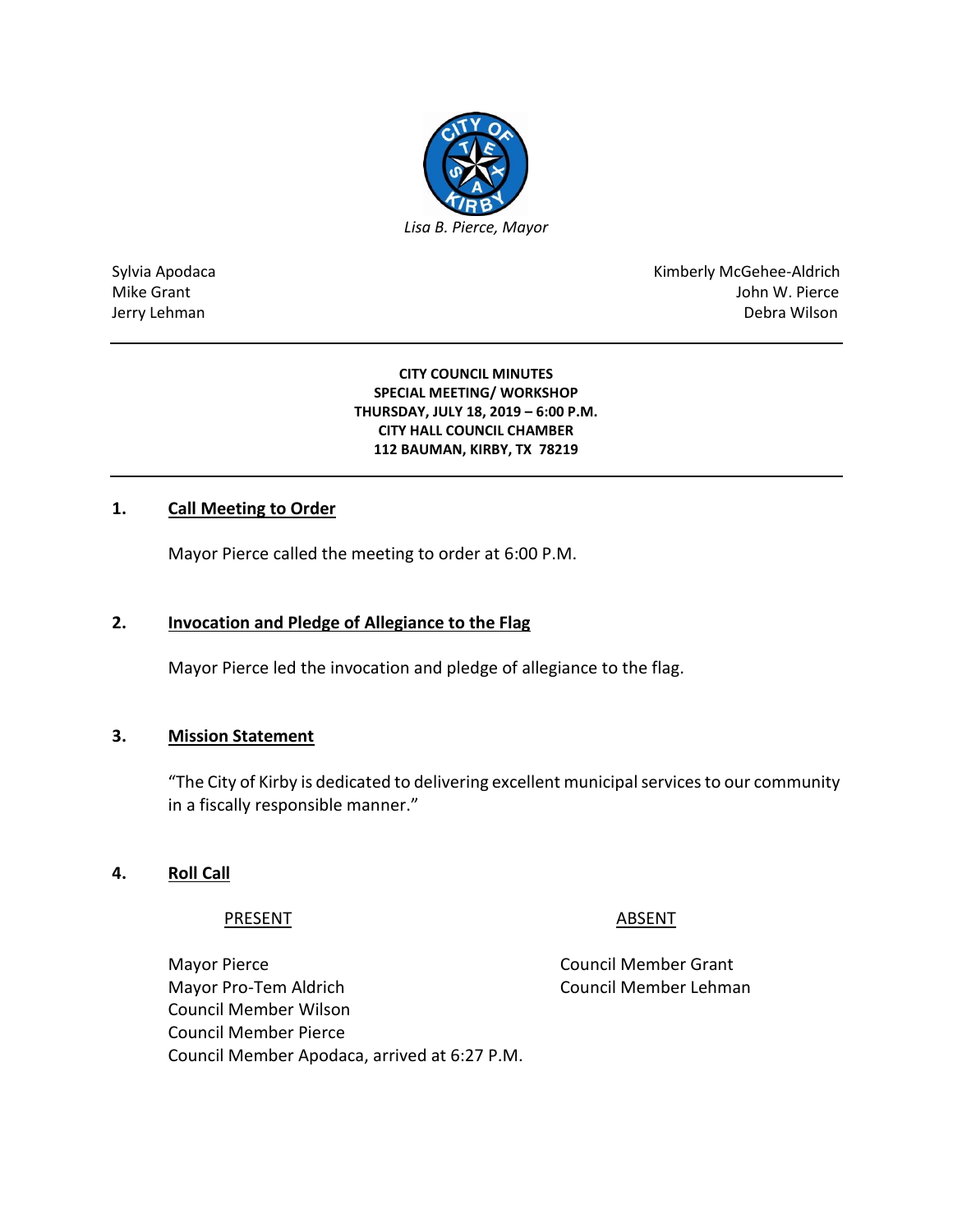### **5. Citizen Participation**

1. Stephanie Faulkner – She supports adding another code compliance officer and anything that maintains services and benefits our employees and helps them efficiently perform their jobs.

## **6. Budget Workshop**

a. Discussion And Direction Of The Proposed General Operations, Police, Animal Services, Fire, Parks, Streets, And Water Fund Budgets For Fiscal Year 2019-2020

City Manager Vernon stated that a spreadsheet has been provided for City Council to let staff know what they would like included in the budget. The capital items for administrations are as follows:

| 1.             | Tyler Technologies/Incode – Permits & Code System<br>2. Retile Council Chamber & Foyer                                                 | \$20,581.00<br>\$8,860.00                               |
|----------------|----------------------------------------------------------------------------------------------------------------------------------------|---------------------------------------------------------|
|                | Additional Budget Consideration 2019-2020                                                                                              |                                                         |
| 3.<br>4.       | <b>Newsletter Publication</b><br><b>Non-Profits</b>                                                                                    | \$8,000.00<br>\$20,000.00                               |
|                | <b>Police Department</b>                                                                                                               |                                                         |
| 1.<br>2.<br>3. | 2020 Police Interceptro Utility Base SWD Vehicles (2)<br>Tyler Technologies/Incode Record Mgmt System<br><b>Security Camera System</b> | \$110,000.00<br>\$60,500.00<br>\$5,450.00               |
|                | <b>Animal Services</b>                                                                                                                 |                                                         |
|                | 1. Animal Shelter Upgrade                                                                                                              | \$4,900.00                                              |
| Fire           |                                                                                                                                        |                                                         |
| 1.<br>2.<br>3. | Hoses (5)<br>Stryker Chairs (2)<br>2019 Ram 1500 Crew Cab<br>4. 2019 Ram 5500 Reg Cab & Remount Body                                   | \$5,000.00<br>\$8,000.00<br>\$50,000.00<br>\$110,000.00 |